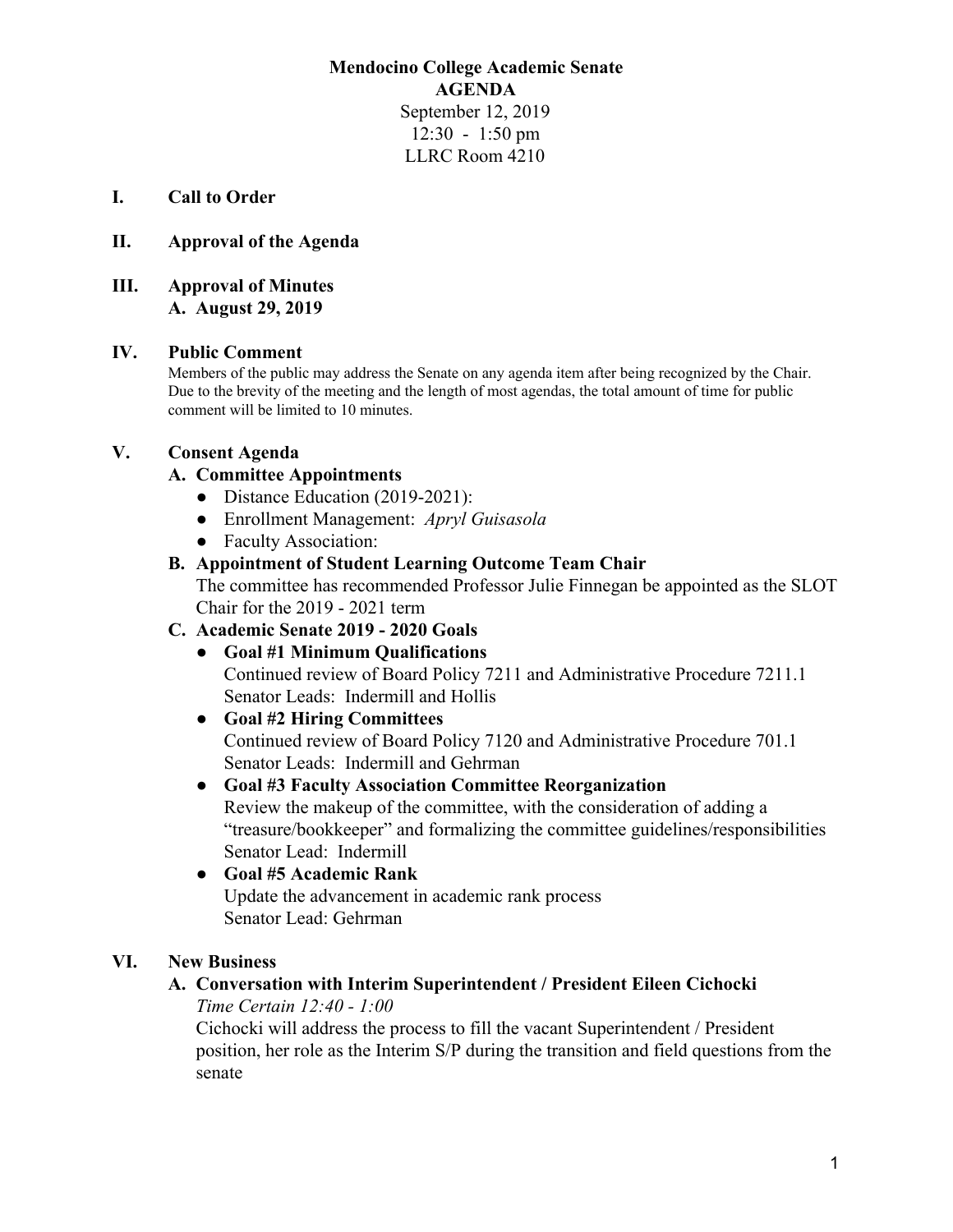## **B. Faculty Association Budget Report -** *Information*

(10 minutes)

Professor Vivian Varela will provide a year-end of the 2018 - 2019 Faculty Association budget and the opening balance for the 2019 - 2020 academic year. Documentation to be provided at the meeting.

## **VII. Old Business**

# **A. Academic Senate 2019 - 2020 Goal Planning -** *Action* (15 minutes)

Review, discuss and adopt the Academic Senate Goals #4, 6, 7 and 8.

**B. Academic Senate Year End Report / 2018 - 2019 -** *Action* Review, discuss and accept the Academic Senate Year End Report / 2018 - 2019 submitted by President Indermill

## **VIII. Standing Items**

(5 minutes)

### **A. Guided Pathways**

President Indermill will provide a verbal report from the first Guided Pathways Leadership Team meeting of the year

### **B. Accreditation**

President Indermill will provide an update on the current status of the Institutional Self Evaluation Report (ISER) and the next steps for the Academic Senate

### **C. AB 705**

Discussion and decision about keeping this AB 705 a standing item on the agenda

### **IX. President's Report**

(5 minutes)

## **A. August 29, 2019**

The report from the August 29, 2019 Academic Senate Meeting is provided as information

### **B. September 12, 2019**

A report outlining activities since the last regularly scheduled Academic Senate meeting is provided as information

## **X. Open Forum**

Members of the public, as well as senators, may address the senate with comments that are within the purview of the Academic Senate. The total amount of time allotted will be determined and announced by the chair based upon the scheduled adjournment time.

## **XI. Adjournment**

#### Fall 2019 Future Meetings

September 26 / October 3 \*\* / October 10 / October 24 / November 7 \*\* / November 14 / December 5 (\*\*Faculty Meetings)

\*\*\*\*\*\*\*\*\*\*\*\*\*\*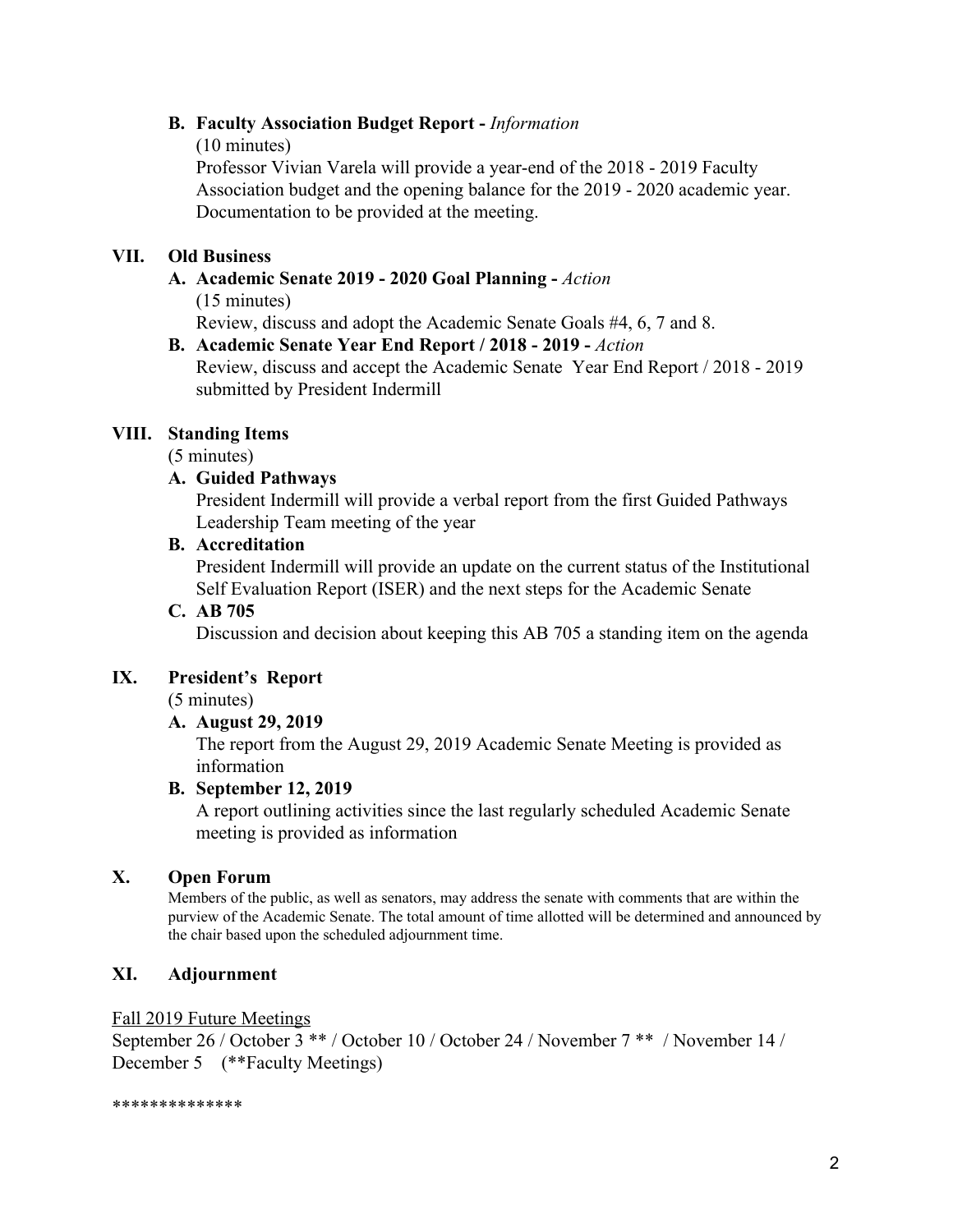## **Consent Agenda**

## **V.A. Committee Appointments**

## **Distance Education Committee**

*Recommendation*: To appoint Rachel Donham to complete the vacated 2018 - 2020 term on the Distance Education Committee. *Rationale:* Professor Donham is a tenured faculty member with experience in teaching online and has previously expressed an interest in serving on this committee.

## **Enrollment Management Committee**

*Recommendation*: To appoint Apryl Guisasola to the Enrollment Management Committee for the 2019 - 2021 term. *Rationale:* Assistant Professor Guisasola has expressed an interest in the the previous Equity Committee and the Guided Pathways transformation. As counseling faculty, she will bring a perspective to the committee that isn't currently there and will be important as the EMC explores its role in terms of scheduling within the Guided Pathways framework. Guisasola was hired in January 2018 on a categorically funded / non-tenure track faculty position.

### **Faculty Association Committee**

| <i>Recommendation:</i> | To appoint Tim Beck to the Faculty Association Committee for the 2019-                  |
|------------------------|-----------------------------------------------------------------------------------------|
|                        | 2021 term.                                                                              |
| <i>Rationale:</i>      | Professor Beck is a tenured faculty member who has served one term on<br>the committee. |
|                        |                                                                                         |

## **V.B. Appointment of Student Learning Outcomes Chair**

| Recommendation:   | 1) To appoint Professor Julie Finnegan to the Faculty Association<br>Committee for the 2019-2021 term. |
|-------------------|--------------------------------------------------------------------------------------------------------|
|                   | 2) Advise VPAA Polak and Dean Montes the recommnedation is this                                        |
|                   | position is compensated at 20% reassigned time (the equivalent of one                                  |
|                   | 3 unit lecture course per semester) beginning in Spring 2020.                                          |
| <i>Rationale:</i> | Professor Finnegan is a tenured faculty member currently serving on the                                |
|                   | Academic Senate and SLOT.                                                                              |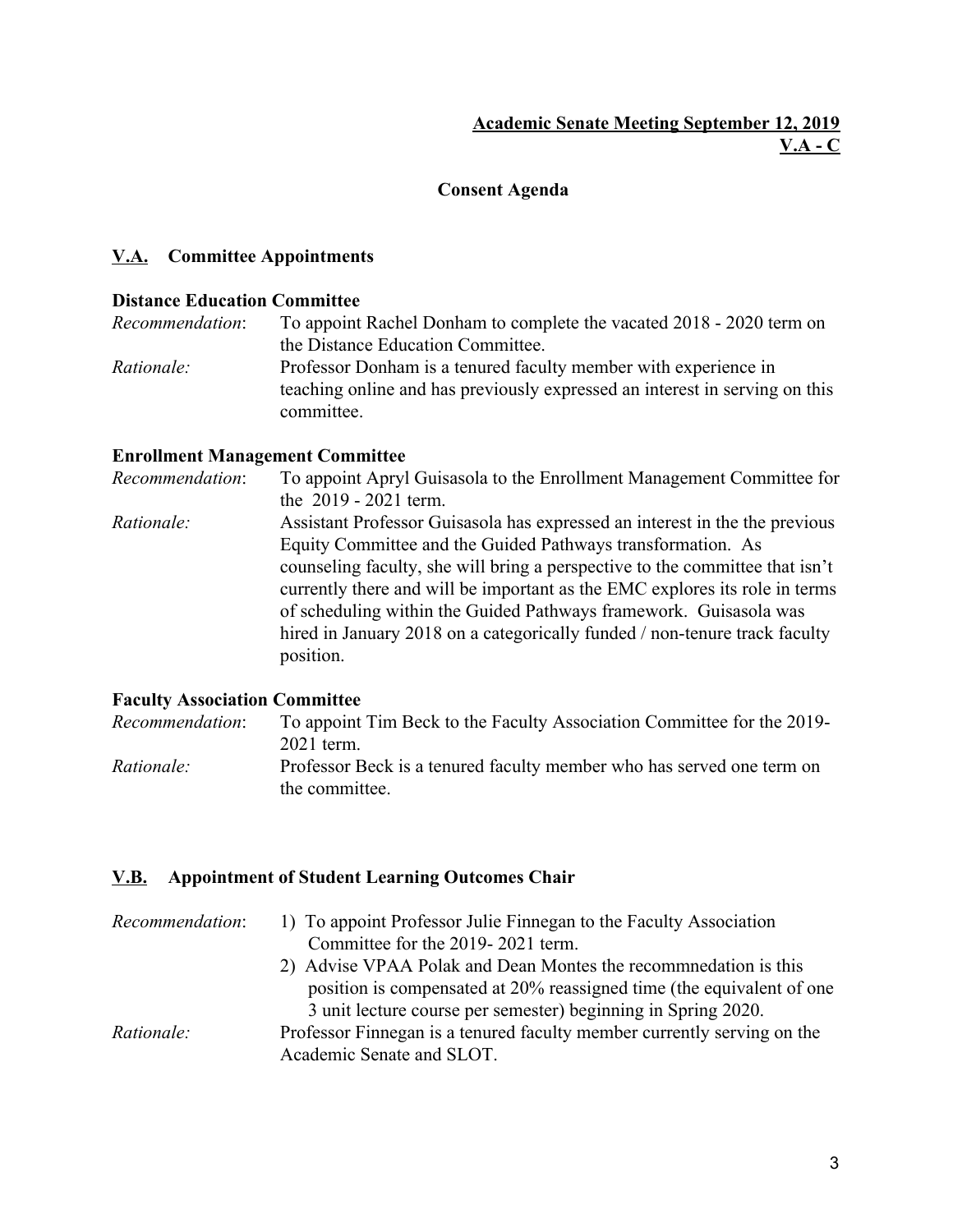# **V.C. Adoption of Academic Senate Goals for 2019 - 2020**

| Recommendation: | To accept the following goals and leads as outlined:<br>Goal #1: Revision of Policy 7211 and Administrative Procedure<br>7211.1 / Minimum Qualifications<br>Senator Leads: Indermill and Hollis<br>$\circ$<br>Goal #2: Revision of Board Policy 7120 and Administrative<br>Procedure 701.1 / Faculty Hiring<br>Senator Leads: Indermill and Gehrman<br>$\circ$ |
|-----------------|----------------------------------------------------------------------------------------------------------------------------------------------------------------------------------------------------------------------------------------------------------------------------------------------------------------------------------------------------------------|
| Rationale:      | Both of these are carryovers from last year (2018-19) and are near<br>completion. There was agreement from senators that this work should be<br>completed.                                                                                                                                                                                                     |
| Recommendation: | To accept the following goal and lead as outlined:<br>Goal #3: Faculty Association Committee Reorganization<br>$\bullet$<br>Review the makeup of the committee, with the consideration of<br>adding a "treasure/bookkeeper" and formalizing the committee<br>guidelines/responsibilities<br>Senator Lead: Indermill                                            |
| Rationale:      | This should be a fairly straightforward task without need for additional<br>senate discussion for it to begin.                                                                                                                                                                                                                                                 |
| Recommendation: | To accept the following goal and lead as outlined:<br>Goal #5: Academic Rank<br>$\bullet$<br>Review and update the process for faculty to request advancement<br>in academic rank<br>Senator Lead: Gehrman<br>$\circ$                                                                                                                                          |
| Rationale:      | The process for requesting advancement in academic rank needs to be<br>updated. This should be a fairly straightforward task without need for<br>additional senate discussion for it to begin.                                                                                                                                                                 |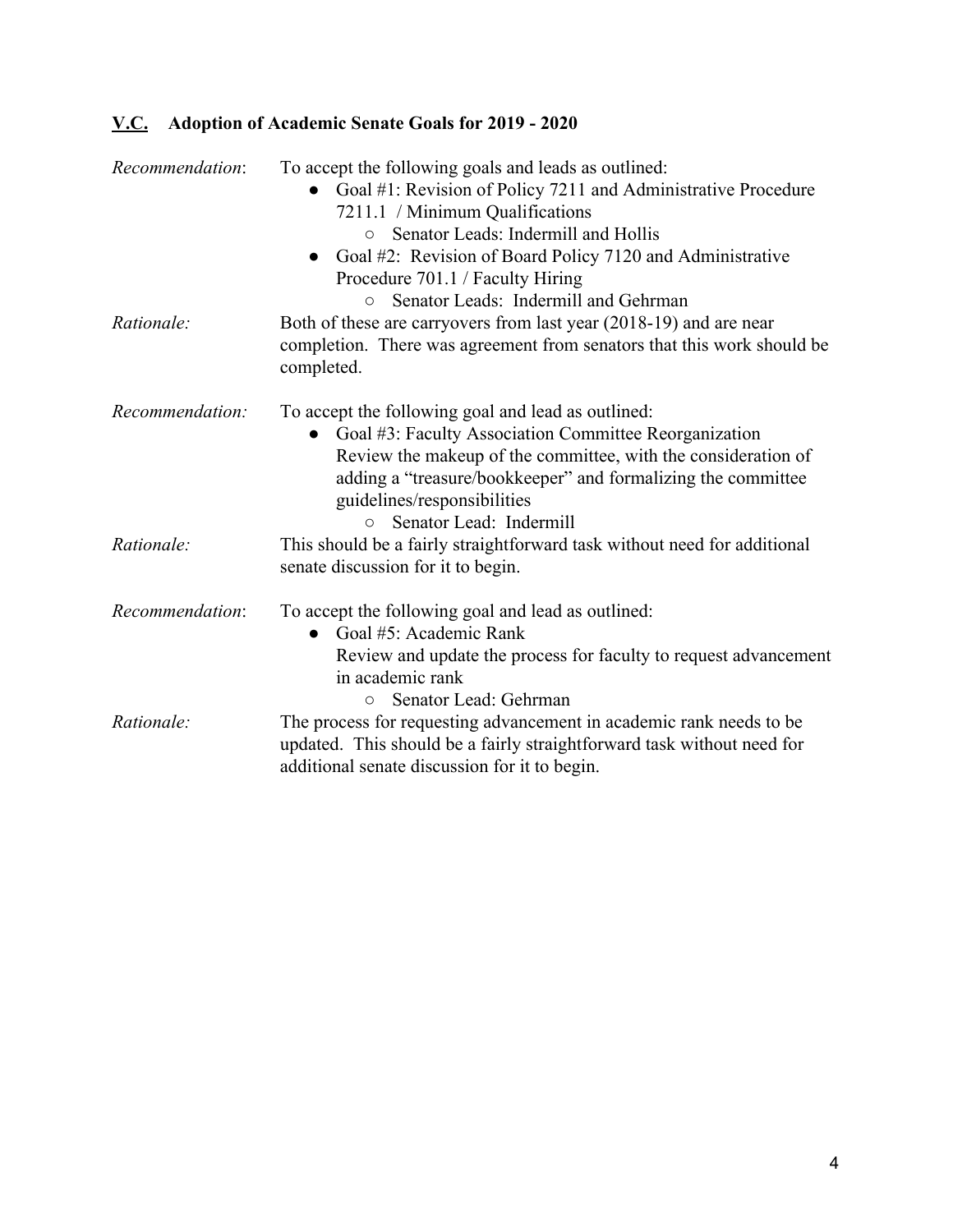## **Academic Senate Meeting September 12, 2019 VII.A**

# **Academic Senate 2019 - 2020 Goals - Continued** *Draft*

## **Goal #4**

# **Faculty Office Space Committee Review**

Review, update and formalize the purview, guidelines, responsibilities of the committee

- Recommended Senator Lead(s): Indermill and/or others to be determined
	- Recommendation to include MCFT representation

# **Goal #6**

# **Professional Development Committee Review**

Review and update Academic Senate's role and responsibilities associated with this committee

● Recommended Senator Leads: Indermill and Gehrman

# **Goal #7**

# **In Service Planning and the Roles of the Academic Senate**

Review and prepare recommendations related to the role of the Academic Senate in planning In Service activities (e.g., format, process for recommendations, use of the post in service survey)

● Recommended Senator Leads: Indermill and Gehrman

# **Goal #8**

# **Academic Senate Committees Review**

Review the roles, responsibilities and possible redundancies of the Academic Senate Committees, make recommendation for realignment, if appropriate

• Recommended Senator Lead(s): Indermill and/or others to be determined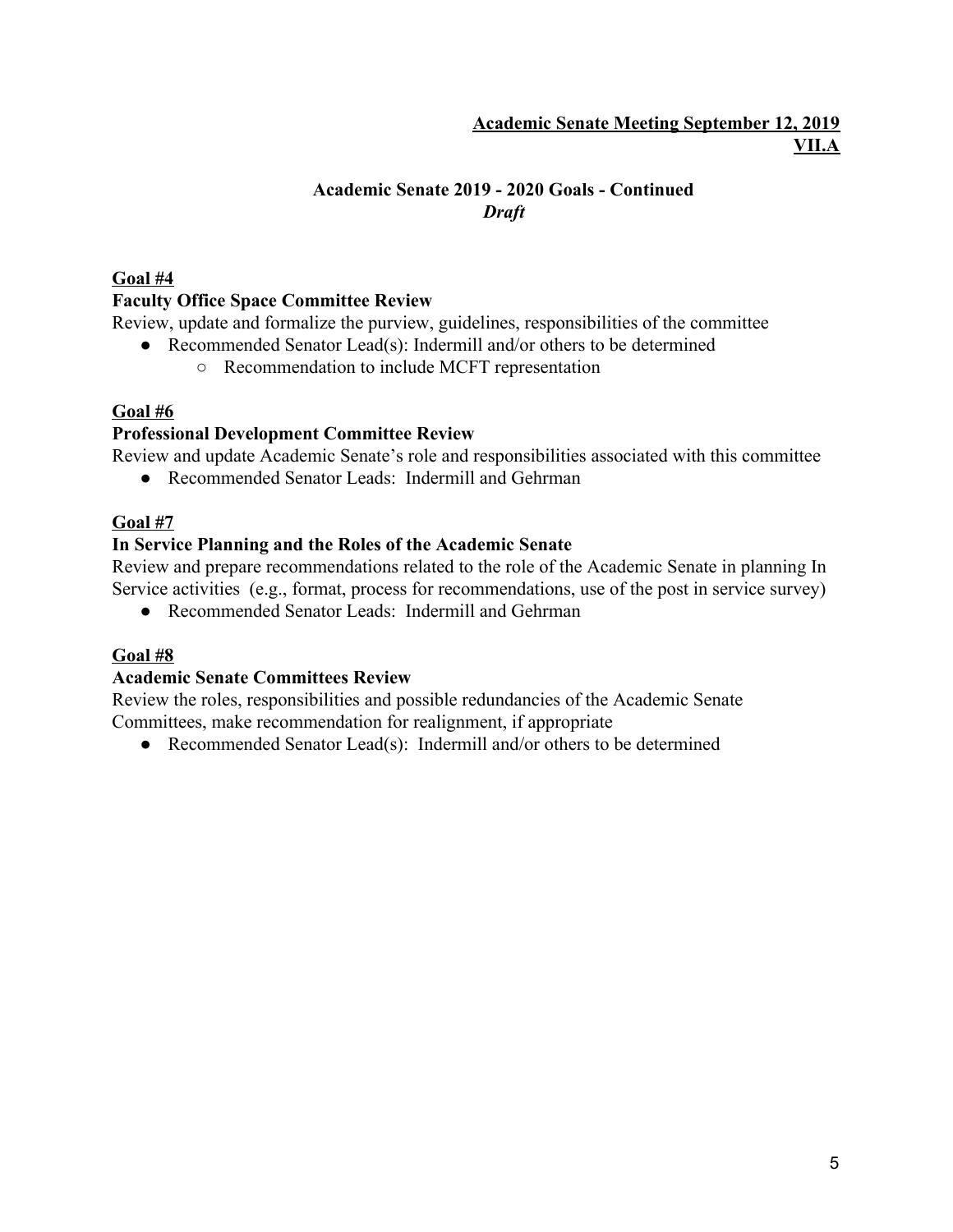# **Academic Senate Year End Report / 2018 - 2019**

(August 29, 2019)

It seems the year flew by and some of the numerous meetings are a blur. However, the Academic Senate made some key decisions, completed some unfinished work, provided leadership to the Curriculum Committee and administrators as we implement AB 705 and continue work on Accreditation and Guided Pathways. Below is a summary of much of the work that was taken on by the Academic Senate (AS) and faculty during the 2018 - 2019 academic year.

# Key Academic Senate Decisions Actions and/or Discussions

Of the numerous actions taken during the year some have significant implications in participatory governance. The AS had regular updates on Accreditation, Guided Pathways and AB 705 throughout the year. The *Vision for Success* and *Guided Pathways Scale of Adoption* reports required by the Chancellor's Office were approved. A first reading was held on the *Equity Plan*.

The AS worked closely with the Curriculum Committee and Chair Tascha Whetzel regarding the implementation of AB 705. In October the AS took action to endorse the Curriculum Committees decision-making process for the implementation of AB 705. The AS took action to support the Distance Education Committees process to review of all online courses in early spring 2019 to allow for time to assist faculty in bringing their course(s) in line with accreditation standards per Administrative Procedure 407.1. Distance Education Coordinator, Vivian Varela provided a summary of the committee's work in May.

Vice President Gehrman coordinated the process for faculty to request advancement in academic rank. In all, 15 faculty members were approved for advancement.

## Full-time:

- Jason Davis, English, Assistant Professor
- Casey Terrill, Math, Assistant Professor
- Rachel Donham, Biology, Professor
- Nicholas Petti, Culinary Arts, Associate Professor
- John Rall, English, Associate Professor
- Vincent Porturica, English, Assistant Professor
- Jody Gehrman, Communications, Professor

## Adjunct:

- Merie Holl, Adjunct Counseling, Associate Professor
- Heidi Morgan, Adjunct Psychology and Counseling, Professor
- Lorraine Brady Arthur, Adjunct Fine Art, Associate Professor
- Lilia Albuquerque, Adjunct ESL, Professor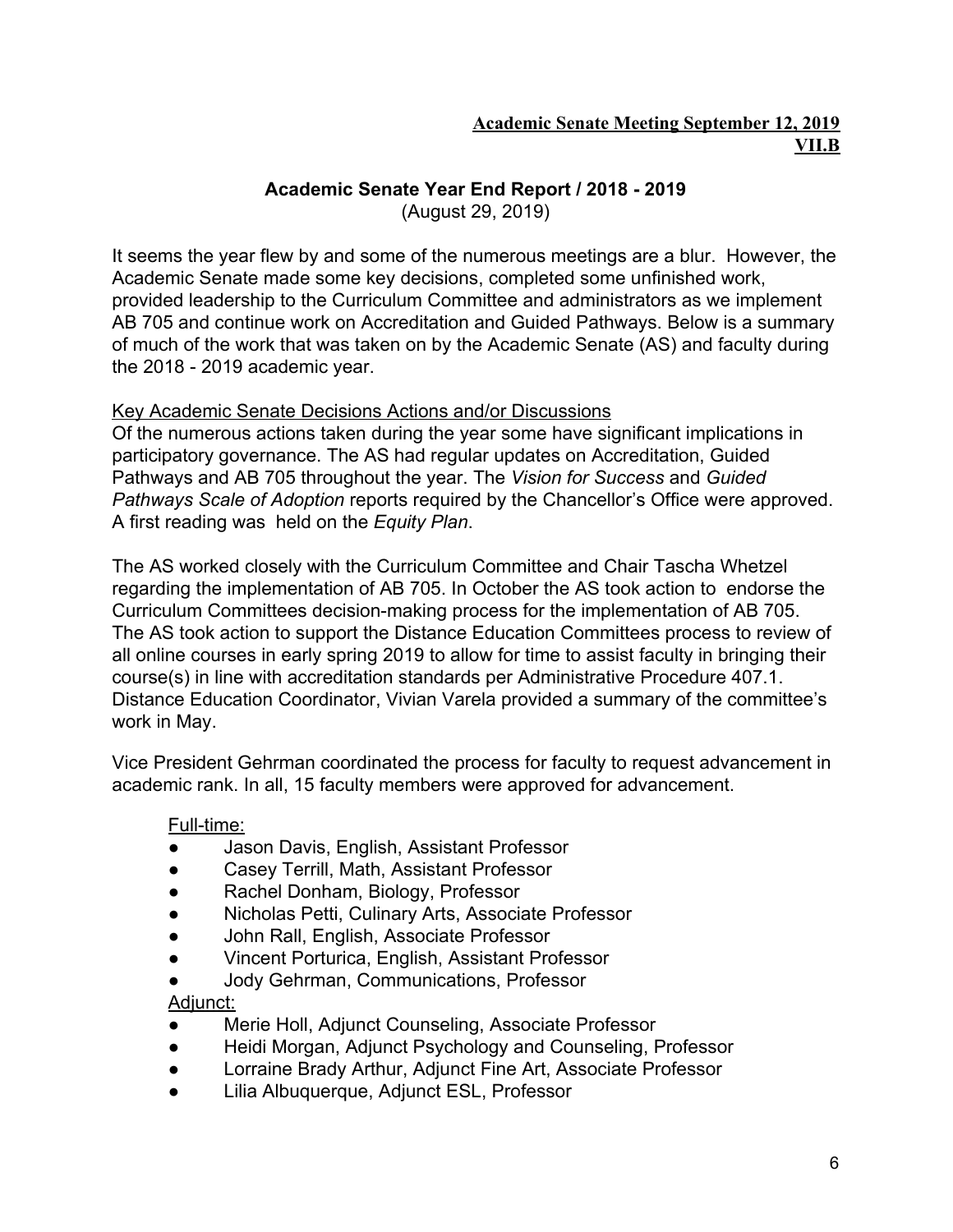- Euline Olinger, Adjunct ESL, Associate Professor
- Nancy Buzzell, Adjunct Child Development, Associate Professor
- Douglas Prather, Adjunct Anthropology, Professor
- Susan McCauley-Callagy, Adjunct Kinesiology, Instructor

Senator Taylor Cannon was appointed and served as the ASCCC Open Educational Resources (OER) Liaison. The liaison is provided with updates regarding resources, webinars, newsletters, etc. that are shared with the Academic Senate and Faculty, as appropriate. Taylor provided a report on the OERI in March and:

- Distributed OERI Canvas Website to faculty as a resource for OERI materials within the CCC.
- Advised Dean of Instruction of SB1359 and requirements for labeling zero-costs course and degrees.
- Reached out to Math faculty about possible use of MyOpenMath as a possible homework system. Math faculty are moving forward with another program, Knewton Alta, that will reduce costs for students' access code to \$40. Additionally beginning Summer 2019, MTH 220 online will be using the OEI Textbook, "Introductory Statistics" by Barbara Illowsky at zero-costs to students.
- Librarian staff at Mendocino College created an in-house resource for OER materials via a LibGuide accessible through the college library website. This provides an in-house resource on explaining OER materials, providing various resources, and offers contact information for assistance with OER materials.

The Academic Senate hosted Gohar Momjian, Accrediting Commission for Community and Junior Colleges Vice-President in February. She provided a presentation of ACCJC processes and standards and the accreditation cycle.

The AS worked on improving committee efficacy and reporting: President Indermill and Vice President Gehrman worked on a new system to encourage committee chairs and members to communicate with senate regularly about the work they're doing, challenges they're facing, and assistance needed. VP Gehrman created a questionnaire for committee chairs and/or members to report to senate during senate meetings.

The AS held two elections. A special Election was held in February to fill a vacant senate seat. Assistant Professor Lisa Rosenstrich was elected to complete the 2018-2020 term. In May the regular election was held in the Library and electronically (via ElectionBuddy Inc.). The results are as follows:

- Approval of changes to the Academic Senate Constitution
- 2019-2021 senate terms for Rodney Grisanti and Rhea Hollis representing the full time faculty
- 2019-2021 senate term for Taylor Canon representing part time faculty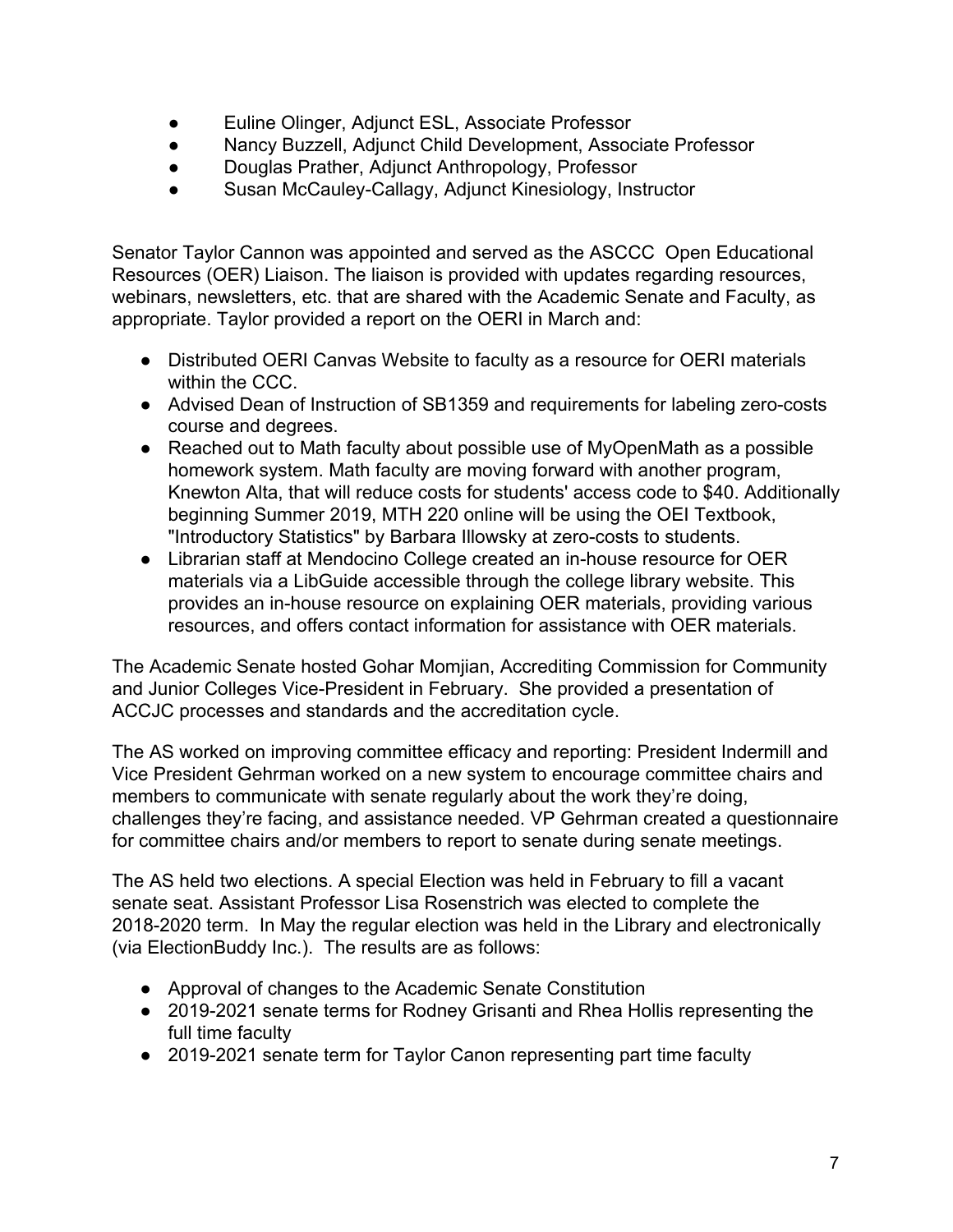Voting using *ElectionBuddy* was very successful and it is recommended the AS use this for future elections. President Indermill will work with the District to cover the cost via an augmentation to the AS budget. Thank you to Doug Browe for researching and setting up this online voting platform.

## 2018 - 2019 Academic Senate Goals

Significant progress was made on the three primary AS Goals for the year. The Constitution and Bylaws were revised and updated to accurately reflect established practice and governance structures. Faculty voted unanimously to approve the changes. Revision to Board Policy 7211 and Administrative Procedure 7211.1 / Minimum Qualifications and Board Policy 7120 and Administrative Procedure 701.1 / Hiring are near completion. The decision was made to complete these after a new Director of Human Resources was hired.

# Faculty Meetings

There were a total of seven regular faculty meetings held during the year.They were fairly well attended with about 24-28 faculty members (and occasionally a couple part-time faculty members). In addition to the regular updates and announcements, various programs were highlighted with faculty in the discipline giving presentations about the program. We visited the Band Room to learn about the Music Program from Rodney Grisanti, the Kitchen to learn about CAM and the Learning Lab to learn about ESL from Sarah Walsh. Julie Finnegan provided information about Business, as well.

At the first meeting of the year we presented, Tony Novelli (Classified Senate President) with Resolution F'18-01 *Classified Staff Recognition*. Approximately 38 classified staff members were there to be honored and thanked for their work. The resolution reads, inpart:

**Therefore be it Resolved** that the Faculty of Mendocino College publicly thanks their colleagues, the Classified Staff, and **Therefore be it Resolved** that the Faculty of Mendocino College declare the first regular Faculty Meeting of every Academic Year as: *Classified Staff Appreciation Day.*

The plan is to continue to take a few minutes at the first faculty meeting each year to acknowledge the classified staff.

Throughout the year we had presentations on various campus topics including the district budget, grade submission and other A&R functions, Earth Day/Week, Curriculum and Distance Education Committee updates, participatory governance as it relates to the faculty role in decision making and committee service, etc.

## Other Meetings

Senate leaders met regularly with administration: President Indermill and Vice President Gehrman met regularly with Vice Presidents Polak and Velasco as well as separate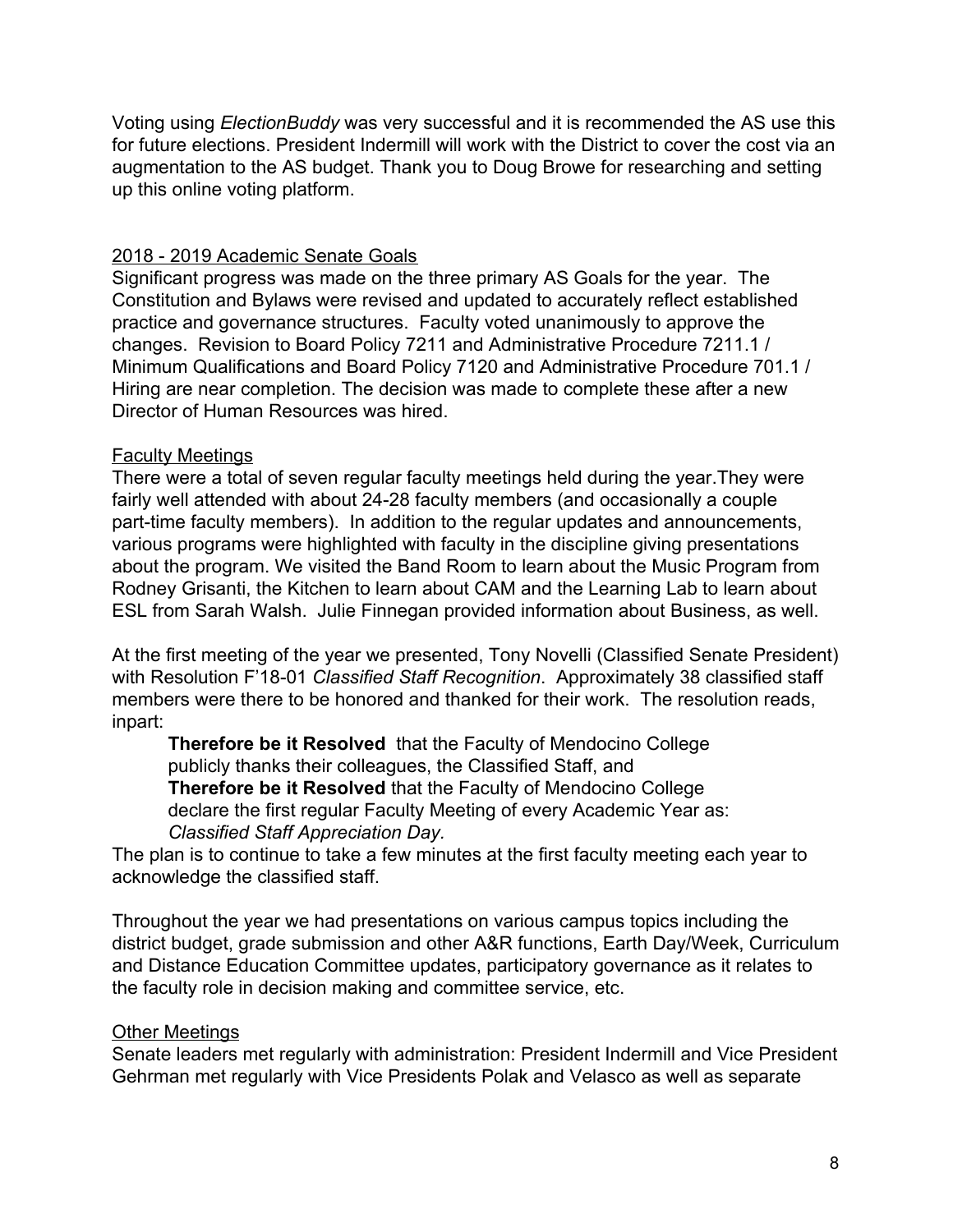meetings with President Reyes and VP Polak to discuss a wide variety of topics relevant to 10+1 issues, including but not limited to:

- Field Institute
- Middle College
- AB 705
- Vision for Success
- Accreditation
- Funding formula
- Guided Pathways
- First Year Institute

On October 29<sup>th</sup>, 2018, senate members met with Dr. David Trites about results of Climate Study by Ruffalo, Noel and Levitz:and plan for implementing change. President Indermill reminded Dr. Trites of the legal responsibility of academic senate to weigh in on all issues pertaining to 10+1.

# Committee Reports

Many of our standing committees presented reports for Academic Senate consideration. Faculty from four of the seven key decision-making committees made reports:

- Technology (2 reports) / Senator Browe and Committee Member Chantal **Cimmivotti**
- Outreach and Marketing / Committee Member Steve Hixenbaugh
- Facilities and Safety / Committee Members Jim Xerogeaunes and Steve Cardimona
- SLOT / Committee Member Conan McKay and Dean Rebecca Montes

Regular communication about the Educational Action Planning Committee were made via the AS President's reports. There were also regular reports from the Curriculum Committee, Chair Tascha Whetzel (2 reports) and Distance Education Committee, Chair Vivian Varela.

## Academic Senate Budget

We began the year with a total of \$9117.00 budgeted for the Academic Senate and ended the year with \$ in revenue. The 2018 - 2019 annual membership dues for ASCCC were \$1587.43. This amount is calculated on the sum of "tenured" and "academic temporary" full-time equivalent numbers as reported the previous year. Our Fall 2017 FTE was reported at 135.1. We fall into the fee schedule of \$11.75 / FTE faculty (51-1700 FTE =  $$117.75$  per FTE). Thus, 135.1 x  $$11.75 = 1587.43$ .

An expense we did not budget for was for the on-line voting platform we used for the senate elections in May. This was approximately \$120, which was reimbursed from a miscellaneous fund from the S/P allowance. I think we should build this into our budget in future years.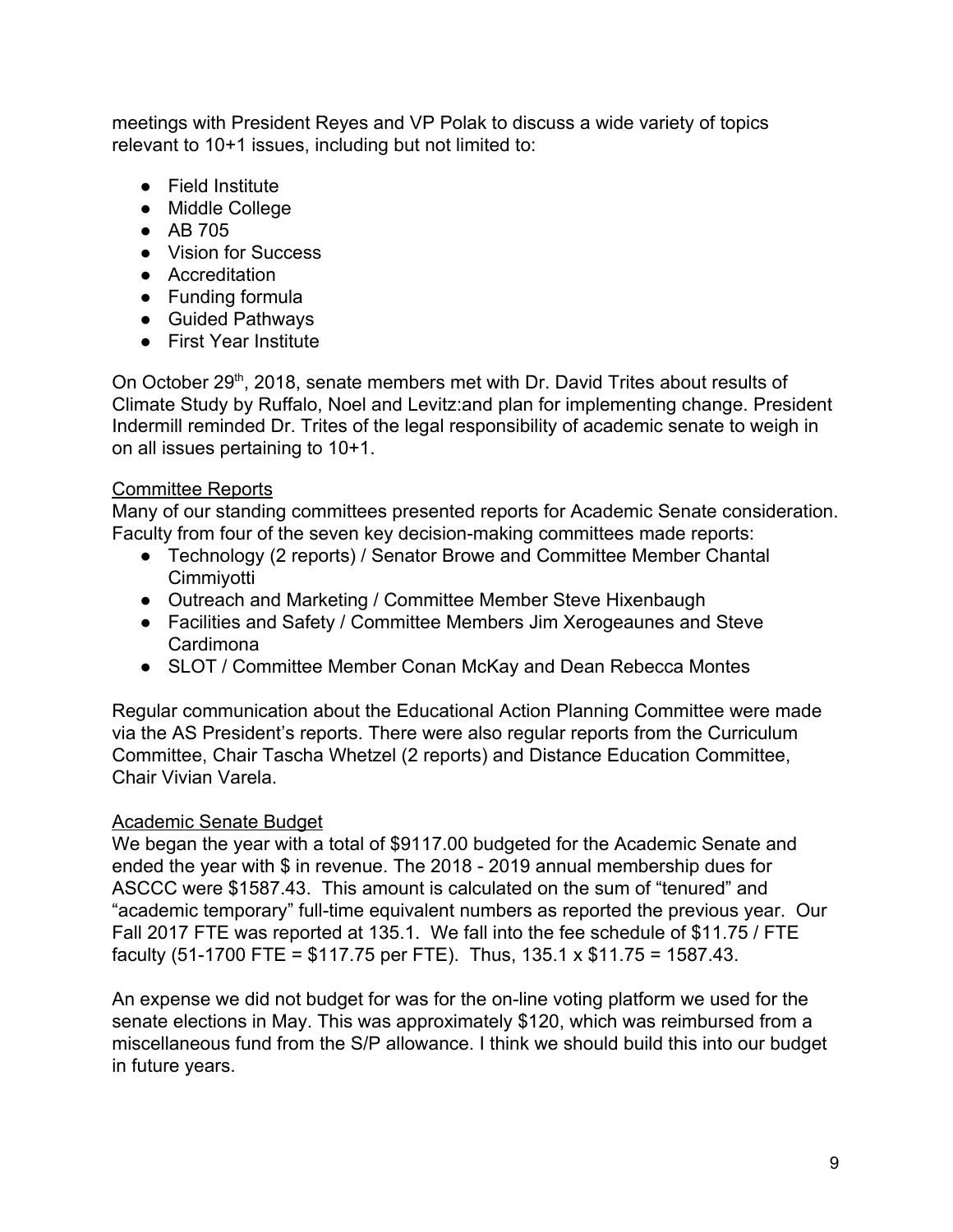## **Committees**

We successfully filled the membership on all senate committees (21 total), except Foundational Skills and Accreditation Steering Committees. We were unsuccessful at appointing a faculty Chair for SLOT, so EAP was short a member, as well.

The AS appointed faculty to various hiring committees throughout the year. These included faculty, administrative and classified positions. Thank you to all who volunteered for and served on these important committees. In all, we participated in 15 hiring committees:

- Director of Information Technology
- Administrative Assistant II Counseling and Student Programs
- Spanish Instructor
- Teaching and Learning Student Success Director
- Director, Human Resources
- Maintenance Technician
- Financial Aid Technician
- Administrative Assistant I / DSPS
- Director of Nursing
- Instructional Assistant Ceramics
- MESA / STEM Director
- Director, Lake Center
- Coast Center Assistant
- Counselor FYI
- Director of Clinical Education Physical Therapy Assistant Program

Vice President Jody Gehrman served with other constituent leaders in the interview process for the Interim Superintendent/President in June.

In late Spring, 2019 President Indermill was appointed by the Accreditation Steering Committee to serve as Co-Chair along with VPAA Polak.

## Resolutions

Three resolutions were addressed during the year.

- *F' 18 01 Classified Staff Recognition* was passed in August. It reads in part:
	- a. **Therefore be it Resolved** that the Faculty of Mendocino College publicly thanks their colleagues, the Classified Staff, and
	- b. **Therefore be it Resolved** that the Faculty of Mendocino College declare the first regular Faculty Meeting of every Academic Year as: *Classified Staff Appreciation Day.*
- *F' 17 01 Designation of Mendocino College as a Member of the "We Are Still In" Movement*. This resolution was approved by the Senate in September of 2017. Professor Rachel Donham and Indermill discussed with this with S/P Reyes in April and subsequently with Vice President Eileen Cichocki. In May it was mutually agreed that: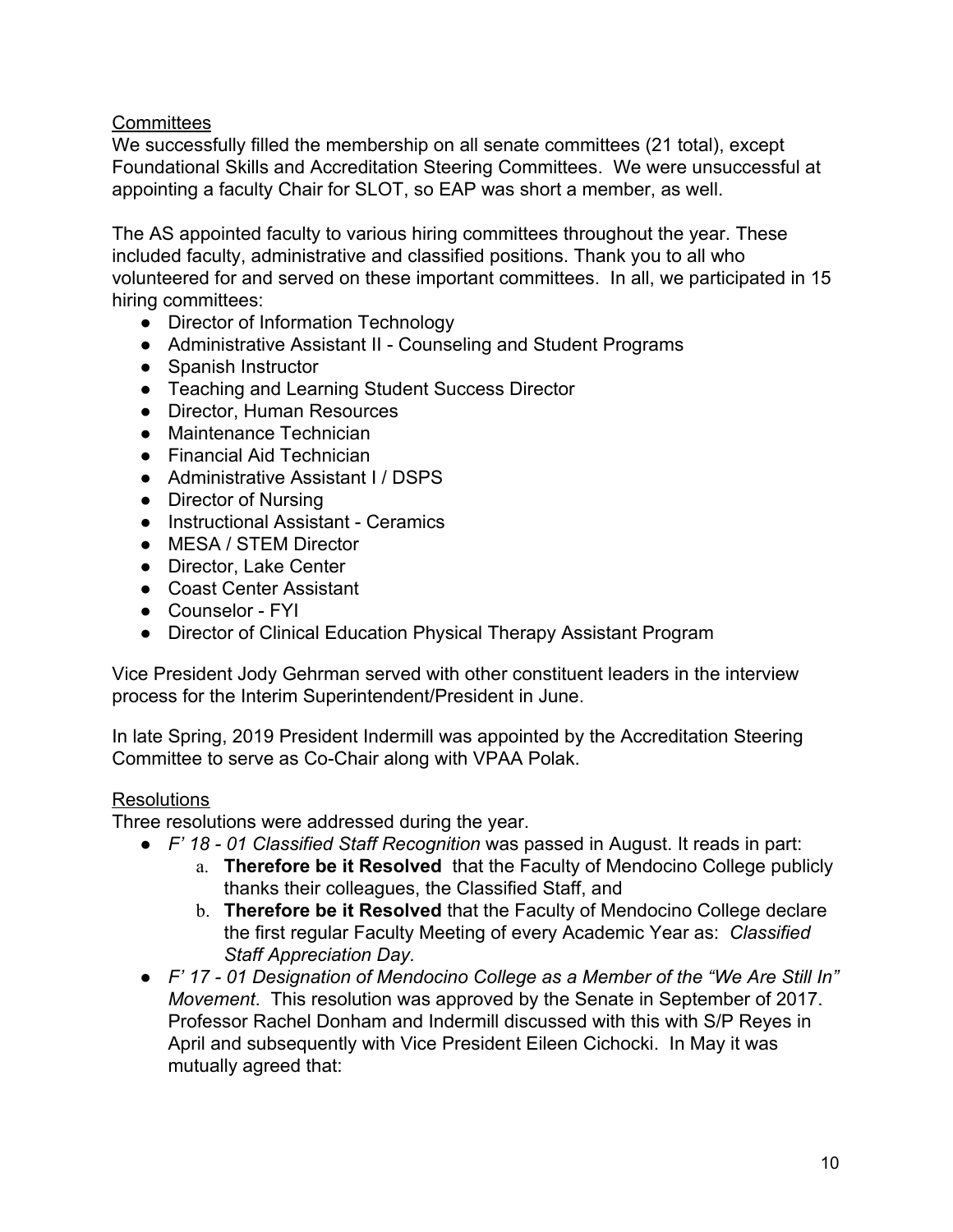- a. Vice President Cicocki, Vice President Polak and Professor Donham will drat a Resolution for the board of trustees to consider MLCCD becoming a member of the "We Are Still In" movement. The resolution will be presented to the board of trustees no later than October 2019. The resolution will include specific details the district will commit to by joining this movement. The President/Superintendent will recommend board approval of the resolution.
- *S' 17 03 Designation of College Hour*. This resolution was approved by the Senate in September 2017. This *Academic and Professional Matter* has been mutually agreed to as follows:
	- 1. The faculty and MLCCD agree classes will not be scheduled during College Hour (12:30-1:30, Tuesdays and Thhursdays) unless deemed necessary by the appropriate Dean in consultation with the faculty in the discipline.
	- 2. Standing meetings will not be held on a regular basis during College Hour (12:30-1:30, Tyuesdeays and Thursdays) except those that are specifically designated for faculty (such as Faculty, Academic Senate and Mendocino College Federation of Teachers meetings).

Respectfully Submitted, Catherine Indermill

\*\*\*\*\*\*\*\*\*\*\*\*\*\*\*\*\*\*\*\*\*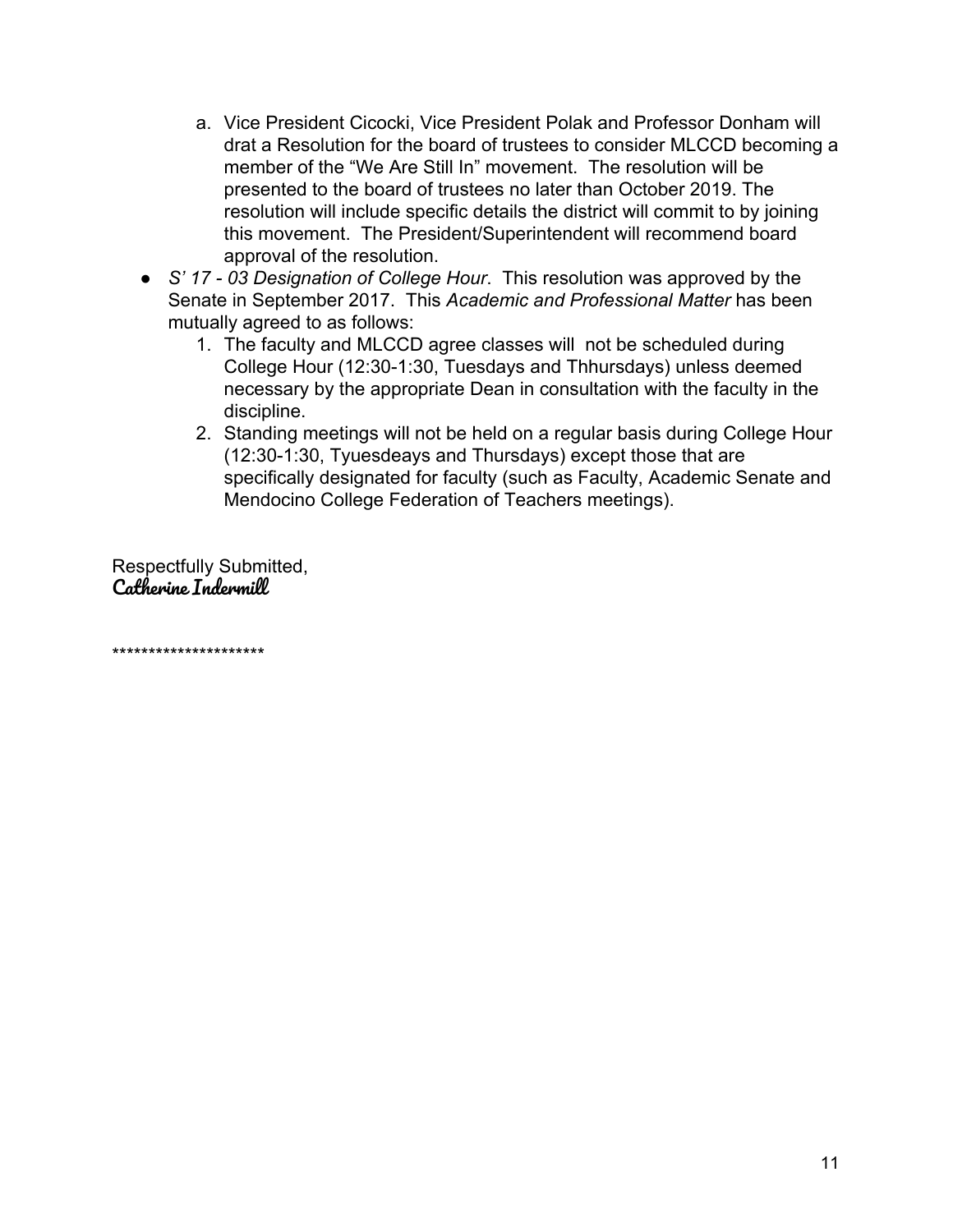## **Academic Senate Meeting September 12, 2019 IX.A**

## **Academic Senate President's Report from August 29, 2019**

There is nothing significant to report about the on-goings work of the Academic Senate through the end of the Spring 2019 semester. Summer work consisted of various meetings with the Vice President of Academic Affairs and Vice President of Student Services, meetings with the President of the Board of Trustees an attending Board of Trustee Meetings.

## **Board of Trustees**

I have already reported on my personal meetings with Board of Trustees President Robert Jsoan Pinoli so I will not repeat that here. However, there are some points to report about the three BOT meetings held over the summer.

- BOT Meeting June 11, 2019
	- This was a fairly typical meeting with nothing unexpected to report. The *Big Picture* presentation was from Institutional Researcher, Minerva Flores, which included a lengthy dialog about equity and its importance at Mendocino College.
	- It was not on the agenda, however, President Reyes announced that SSSP and Equity Coordinator was on leave and that Minerva Flores has been appointed the new Equity Coordinator. He did not address SSSP.
- BOT Special Meeting July 11, 2019
	- The agenda for this meeting was very brief, but did include Constituent Reports. The report from the Academic Senate urged the BOT to hire an "outside" candidate for the Interim Superintendent /President Position. After Closed Session, the Board President announced a decision had been made to a short (5 business days) open period for current employees to submit a letter of interest in the Interim Superintendent/President position. On July 24 interviews would be conducted at a Special Board of Trustees Meeting at 5:00pm the selection would be announced. The interview committee was noted by President Pinoi as consisting of himself, Trustees Myers and Tompkin, MSC President Judy Kanavle, Classified Senate President Jeana Thompson and Academic Senate President Indermill.
		- Indermill had a pre-planned event that was in conflict so President Pinoli allowed Academic Senate Vice President Gerham to represent the faculty in the matter.
	- After the interviews and BOT Closed Session discussion it was reported that Assistant Superintendent/President and Vice President of Administrative Services has been selected as the Interim Superintendent/President through June of 2021.
- BOT Meeting August 14, 2019
	- BOT President Pinoli reported that the *Student Housing Ad Hoc Committee* had not met since their initial meeting in May. The committee will re-convene later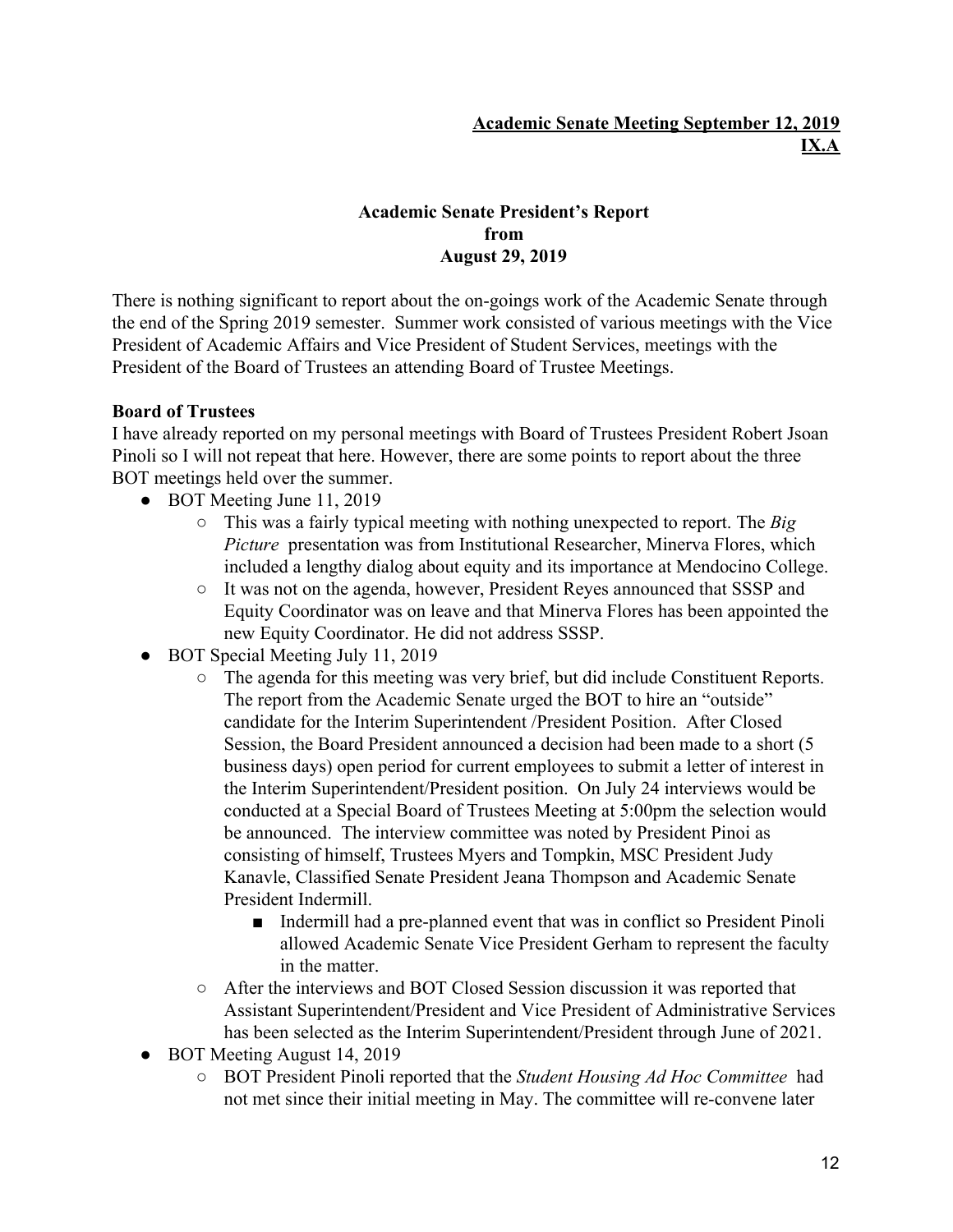this Fall. At this time, he said, it is better to focus on our upcoming Accreditation and the search for a new Superintendent/President.

- These other pressing obligations will require the BOT to move at a "slower pace"
- During Closed session the BOT agreed to a compensation package for the new Interim Superintendent/President. It includes the following:
	- $\blacksquare$  \$255,00 per year salary
	- 200,000 Life insurance (an increase from \$100,000)
	- No change in current health benefits
	- \$600 per month expense account it was noted this is consistent with other comparable districts our size and considerably less the Superintendent/President Reyes (\$1400/month)
	- A "fall back" clause affording Cichocki the right to return to her current position of VP of Administrative Services if she is not selected as the new Superintendent/President
- The High School Equivalency Program (HEP) grant from the U.S. Department of Education has expired (July 1, 2014- June 30, 2019). The District extended the funding through October 31, 2019 while waiting to see if the grant had been extended. It has not. The District will temporarily fund the categorically funded positions through December 31, 2019. Layoffs for the HEP Outreach Specialist and HEP Program Manager were approved by the Board effective December 31, 2019.
- Pinoli announced he intends for constituent leaders to participate from the "onset" in the process for replacing the Superintendent / President
- Pinoli recommended to the trustee that he'd like to include one member of each constituent group (the president or designee) to serve on the ad-hoc committee to appoint a replacement for Trustee Area #7. Consensus was reached on this suggestion.
- The trustees decided to conduct two workshops this Fall, rather than one all-day meeting. On 9/26 the tenative agenda will include Sexual Harassment Prevention Training and a Diversity Training. On 10/9 the tentative agenda will include a review of the Board self-evaluation and a presentation by Indermill on participatory governance.

## **Miscellaneous**

- I participated in the Academic affairs Planning Retreat, as previously reported on
- VP Gehram and I met and emailed throughout the summer about various faculty issues
- I met with, emailed with VPAA Polak frequently about work related to the Academic Senate
- I met with and/or emailed with a fe individual faculty members about personal faculty related issues
- As reported previously, VP Gerhman and I met with administration about planning In Service
- I attended the ASCCC Leadership Institute. The focus was on how to help bridge the gaps between administration and faculty in an effort to enhance participatory governance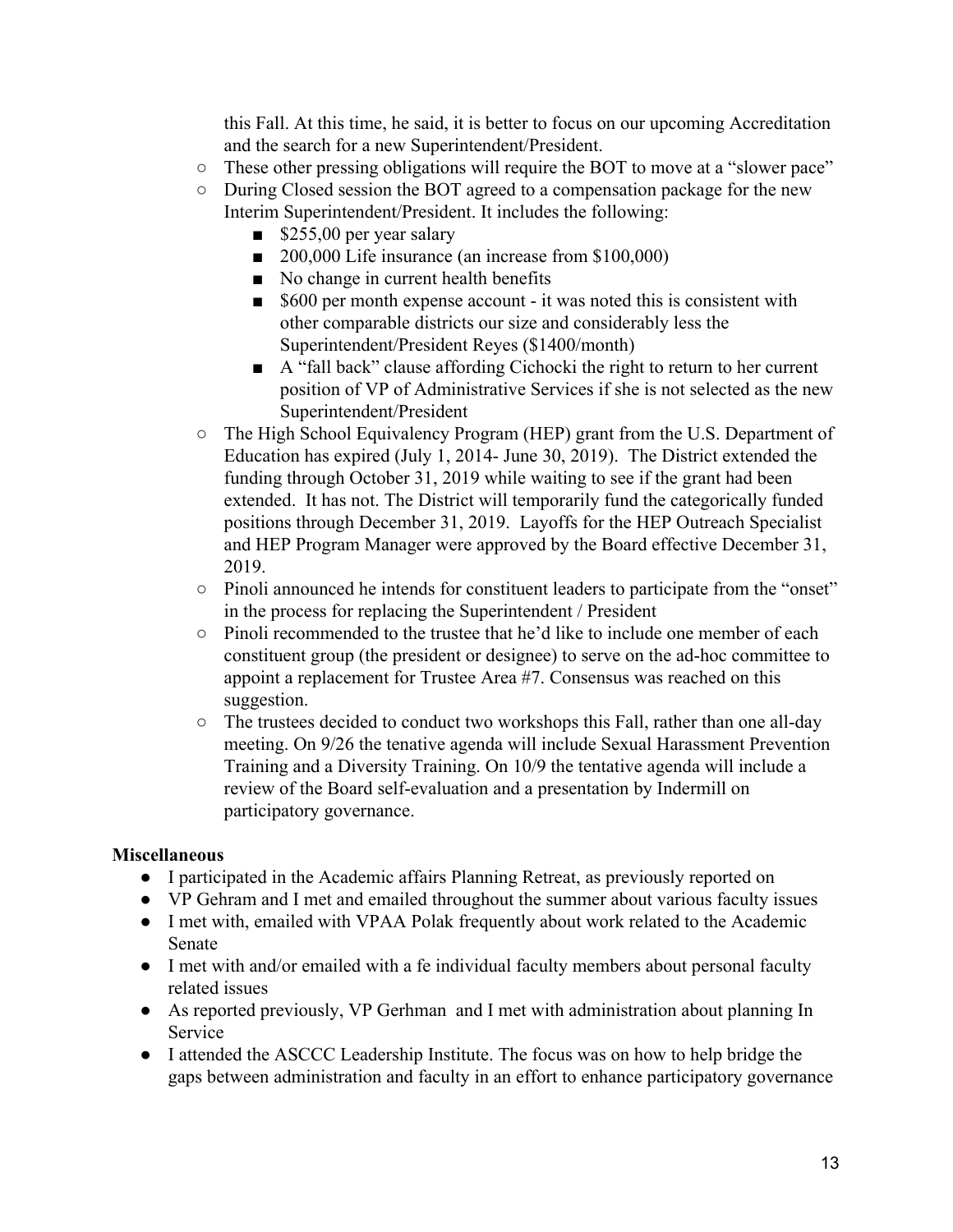and reaffirm the faculty responsibility to governance per Title 5 and AB 1725. I attended a variety of sessions, including:

- Legislative Cycle and Advocacy: Political Landscape and Power Dynamics of Sacramento
- Consultation and Governance
- The Community College Budget
- Resolution Writing
- Empowerment. Leadership. Voice. The Power of Relationship Building for an Effective Academic Senate
- Minimum Qualifications, Equivalency, and Assigning Courses to Disciplines
- Regional Area Meeting: Building A Community
- VP Gerhman and/or I lead 3-5 Minimum Qualification Equivalency Review Committees

# **Academic Senate Meeting September 12, 2019 IX.B**

## **Academic Senate President's Report for September 12, 2019**

The following is a brief report of my work on behalf of the Academic Senate since our last regularly scheduled meeting on August 29, 2019.

The first **President's Policy Advisory Council** (PPAC) meeting of the year was Friday, 8/30/19. Chapter 6 *Business and Fiscal Affairs* is the next group of board policies that are due to be reviewed (per the agreed rotation). This is a very lengthy section containing 24 BPs and/or associated APs. Out of these about 10 may warrant deletion. New BP 6100 / AP 6100.1 *Delegation of Authority* and BP 6150 / AP 61500.1 *Designation of Authority* were reviewed and have been sent to faculty for comments and input. These are required by law and were developed using the Community College League of California's template. The draft 2020 - 2021 Academic Calendar was also reviewed and has been sent by me and MCFT President Phil Warf for feedback from faculty.

I met briefly with the **High School Equivalency Program** (HEP) Manager Jackeline Orozco about the grant not being extended for another five year period (see BOT Agendas June 12 and August 14, 2019:

<https://www.mendocino.edu/college/board-trustees/board-trustees-agendas-and-minutes>